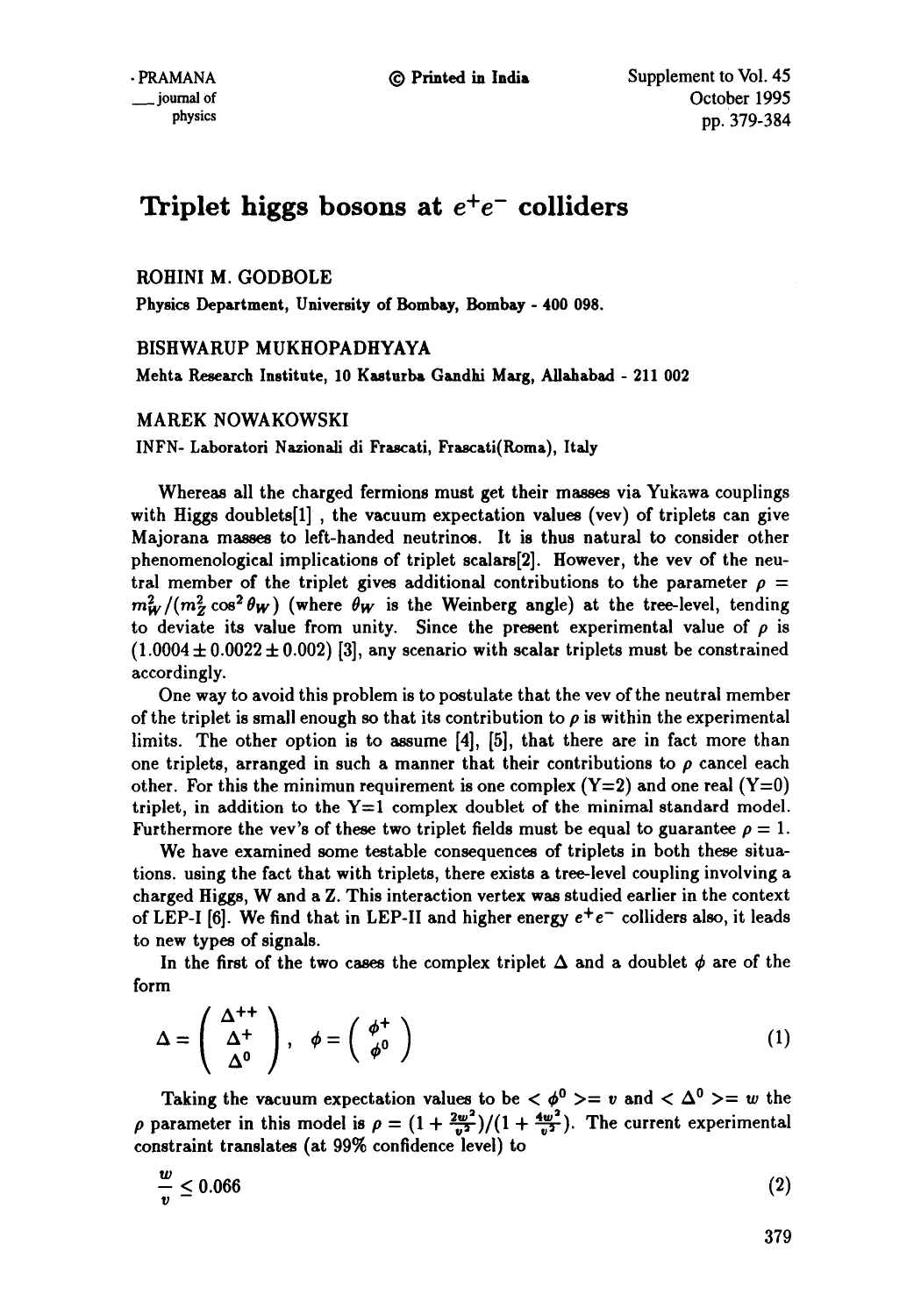After obtaining the mass eigenstates, the doublet-triplet mixing angle turns out to be  $(s_H \equiv \sin \theta_{H'} \text{ etc.})$ 

$$
s_{H'} = \frac{\sqrt{2}w}{\sqrt{v^2 + 2w^2}}, \quad c_{H'} = \frac{v}{\sqrt{v^2 + 2w^2}}
$$
(3)

It is worth noting here that in this case the  $H'$ <sup>+</sup> couples to fermions through the doublet component.

The above scenario causes hierarchy problems because of the large splitting of the two vacuum expectation values. A solution is to add a real triplet field  $\chi$  $(Y = 0)$ 

$$
\chi = \left(\begin{array}{c} \chi^+ \\ \chi^0 \\ \chi^- \end{array}\right) \tag{4}
$$

and impose on the Higgs potential a  $SU(2)_L \otimes SU(2)_R$  symmetry which at tree level forces the two vacuum expectation values,  $\langle \Delta^0 \rangle$  and  $\langle \chi^0 \rangle$  to be equal. As a result the  $\rho$  parameter is one at tree level.

Upon diagonalisation of the mass matrix of the scalar sector, in general one finds, after duly absorbing the Goldstone bosons, a 5-plet,  $H_5^{+,+,+,0,-,--}$ , a 3plet,  $H_3^{+,0,-}$  and two singlets,  $H_1^0$  and  $H_1^{\prime 0}$ , as the physical states. The different multiplets charaterise their respective transformation properties under the custodial  $SU(2)$ . The members of the  $H_5$ -plet in this case do not have any overlap with the doublet  $\phi$ , and as such they cannot interact with fermion-antifermion pairs.

Another constraint on the triplet scenario arises from the lepton-lepton couplings of the complex  $Y=2$  triplet. The mass thus acquired by the electron neutrino will be given by

$$
M_{\nu_e} = h_{ee} \frac{s_H}{2} \frac{M_W}{g} \tag{5}
$$

**with** 

$$
s_H = \frac{2w}{\sqrt{v^2 + 4w^2}}\tag{6}
$$

where  $h_{ab}$  is the  $\Delta L = 2$  coupling strenth of the first generation. The experimental constraints from neutrinoless double beta-decay imply that  $M_{\nu_a} < 1 \text{eV}$ . This means that either the doublet-triplet mixing angle or the  $\Delta L = 2$  Yukawa coupling is restricted to very small values. Since in this model  $\rho = 1$  at tree level a large mixing angle  $s_H$  is *apriori* not excluded. Though it still requires fine-tuning to maintain the equality of the triplet vev's at higher orders, the degree of such finetuning is not higher than that involved in connection with the naturalness problem within the standard model itself [7],[8].

As has been mentioned before, in both the models discussed above the  $H^+W^-Z$ coupling exists at the tree level. The lagrangians are

$$
\mathcal{L}_{HWZ}^{(1)} = -\frac{gM_W}{\cos \theta_W} s_{H'} c_{H'} H' + W_{\mu}^- Z^{\mu} + \text{h.c.}
$$
\n
$$
\mathcal{L}_{HWZ}^{(2)} = -\frac{gM_W}{\cos \theta_W} s_H H_5^+ W_{\mu}^- Z^{\mu} + \text{h.c.}
$$
\n(7)

**380 Pramana- J. Phys., Supplement Issue, 1995**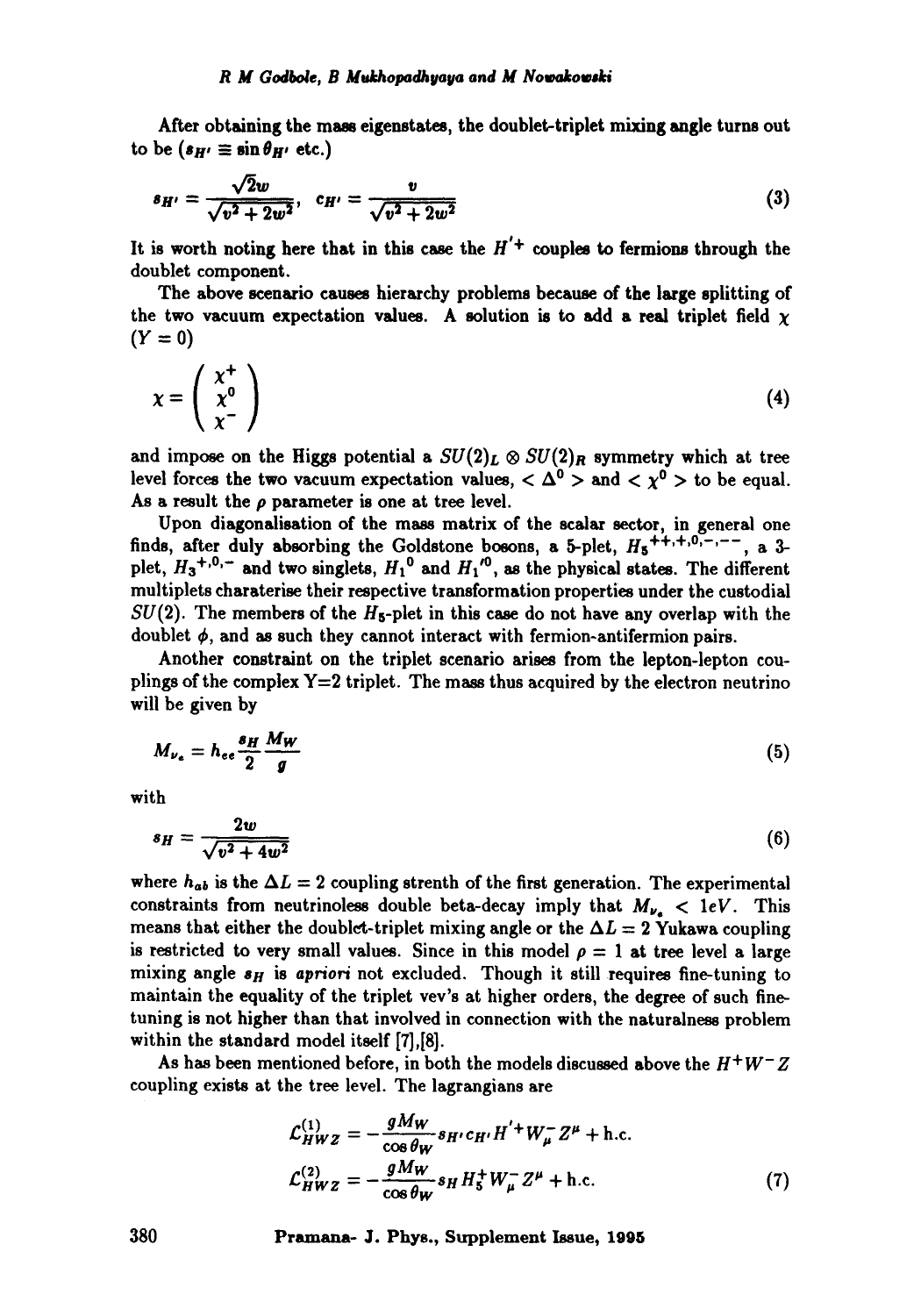#### *Triplet higgs bosons at*  $e^+e^-$  *colliders*

We now focus on the production of  $H^{\pm}(H^{'\pm}$  or  $H^{\pm}_{5}$ ) via the above interactions. First, there is the s-channel process  $e^+e^- \longrightarrow Z^* \longrightarrow WH^{\pm}$  which will dominate at **lower energies. Here we concentrate upon the final states consisting of the leptonic**  decay products of the W, i.e. on  $e^+e^- \longrightarrow H^{\pm}l\nu_l$ . In such cases, the  $e\nu_e$  final state also receives contributions from a t-channel diagram with the  $H^{\pm}$  emitted from **the propagator. For large values of the centre-of-mass energy, this latter diagram**  is dominant. Fig. 1 shows the cross-sections for  $H^{\pm}l\nu_l$ -production plotted against



Figure 1.  $\sigma(e^+e^- \to l\nu_l H^{\pm})$  (pb) as a function of  $M_{H+}$  (for  $s_H(s_{H'}c_{H'})=1$ ) for different values of  $e^+e^-$  center of mass energies: the thin solid, dotted, dashed and thick solid line correspond to  $\sqrt{s}$  = 200 GeV,500 GeV, 1 TeV and 2 TeV respectively. Cross-sections for both charges of the Higgs and muonic as well as electronic channels in the final state are added.

 $M_{H\pm}$  for different values of  $\sqrt{s}$ . The contributions due to the electronic and muonic final states are added. The curves correspond to  $s_H = 1$  and  $c_{H'} s_{H'} = 1$  for the two cases of  $H_5^{\pm}$ ,  $H'^{\pm}$  respectively. The cross-sections for various values of the mixing angles can be read off by multiplying by the appropriate factor. It is clear from the graphs that in the LEP-II case (thin solid line), assuming an integrated luminosity of  $10^{39}cm^{-2}$  per year there will be a few hundreds of events for  $s_H = 1$  upto at least  $M_{H_5} = 110 \, GeV$ . If now one has only the Y = 2 triplet, the restriction from the  $\rho$ -parameter allows a maximum  $s_H^2$  of 0.009. This leaves us with about 2 events per year. In such a case, the only reasonable chance of observing this process exists in a higher-energy  $e^+e^-$  machine. As can be seen from the plot (dotted line), such a machine with a luminosity of  $50fb^{-1}/year$  [9] can lead to few tens of events upto  $M_{H'} \simeq 300$  GeV even with a value of  $s_{H'}$  well within the limits imposed by  $\rho$ . On the other hand, since this restriction gets relaxed if one presupposes a complex and a real triplet, at LEP-II itself one can investigate a large area of the  $\rho - s_H$ parameter space in the latter scenario.

The signals of the triplet scalars thus produced also depend on their decay channels. For the (complex+real) case, as has been mentioned,  $H_5^{\pm}$  do not have

## **Pramana- J. Phys., Supplement Issue, 1995 381**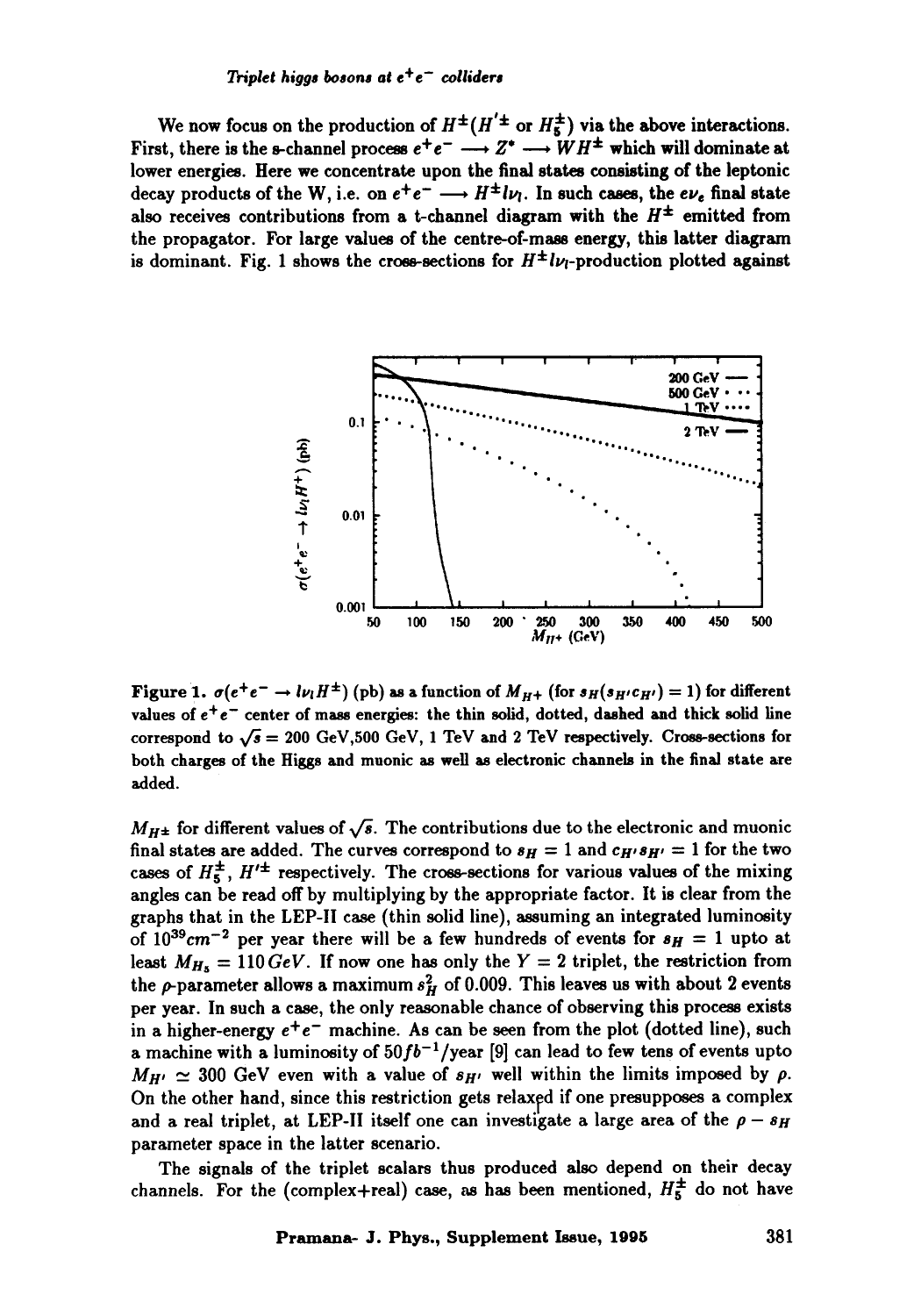tree-level interactions with fermions. Possibilities of observing them through loopinduced decays into fermion pairs have already been studied [7]. However, there are also the tree-level decays into four-fermions mediated by (real or virtual) W and Z coupling with  $H_5$ . We have explicitly calculated such decay widths using methods described in ref. [10] modified appropriately. The decay widths into this channel for leptonic final states (with  $s_H = 1$ ) are as a function of  $M_{H_s}$  by the dashed line in



Figure 2. The different possible two body decay widths  $(H_5^+ \rightarrow c\bar{s})$ at loop level (dotted line), tree level (solid line) and the tree level leptonic four body decay width  $\Gamma(H_{\sigma}^+ \rightarrow$  $W^*Z^* \rightarrow 4$  leptons) (dashed line) for the charged Higgs. Again the mixing angles are put equal to 1 as in fig. 1. The  $\Gamma(H_{\kappa}^+ \to c\bar{s})$  (loop) has been taken from ref. [7]. The four body decay width is summed over electrons and  $\mu'$ s in the final state. For four quark final state the numbers are obtained by multiplying the dashed figure by  $\sim$  35

fig. 2. Here we have summed over the muons and the electrons in the final state. For purposes of comparison we also show by the dotted line one of the representative results for the loop induced partial width  $\Gamma(H_5^+ \rightarrow c\bar{s})$  taken from ref. [7] (also drawn there for  $s_H = 1$ ). The figure clearly shows that the partial decay width for our four-fermion modes is of similar order for  $M_{H_5} \sim 50 GeV$ , and completely dominate for higher values of  $M_{H_5}$ . Consequently, the branching ratio for decays into a pair of weak gauge-bosons (WZ) remains close to 100 per cent over most of the parameter space. The 4-lepton  $(l\nu_l l' + l' - )$  channel then has a healthy branching ratio of  $\sim$  1.4% The corresponding signal is practically free from standard model backgrounds, and thus it should be considered as the principal technique in looking for triplet Higgs bosons of this type, produced in  $e^+e^-$  collider experiments. In addition, with appropriate invariant mass cuts, the signal with four jets in the final states can be used increasing the useful branching ratio to  $\sim$  50%. This would increase the discovery range of  $H_5^{\pm}$  even further since the width into four quarks final state will be a factor  $\sim$  35 higher than the four lepton channel. Hence, the discovery range at LEP-200 (NLC) gets extended to 125 (425) GeV, for  $s_H = 1$ .

For the case of model 1 (i.e.  $H^+$ ) the two-fermion decay-modes can occur at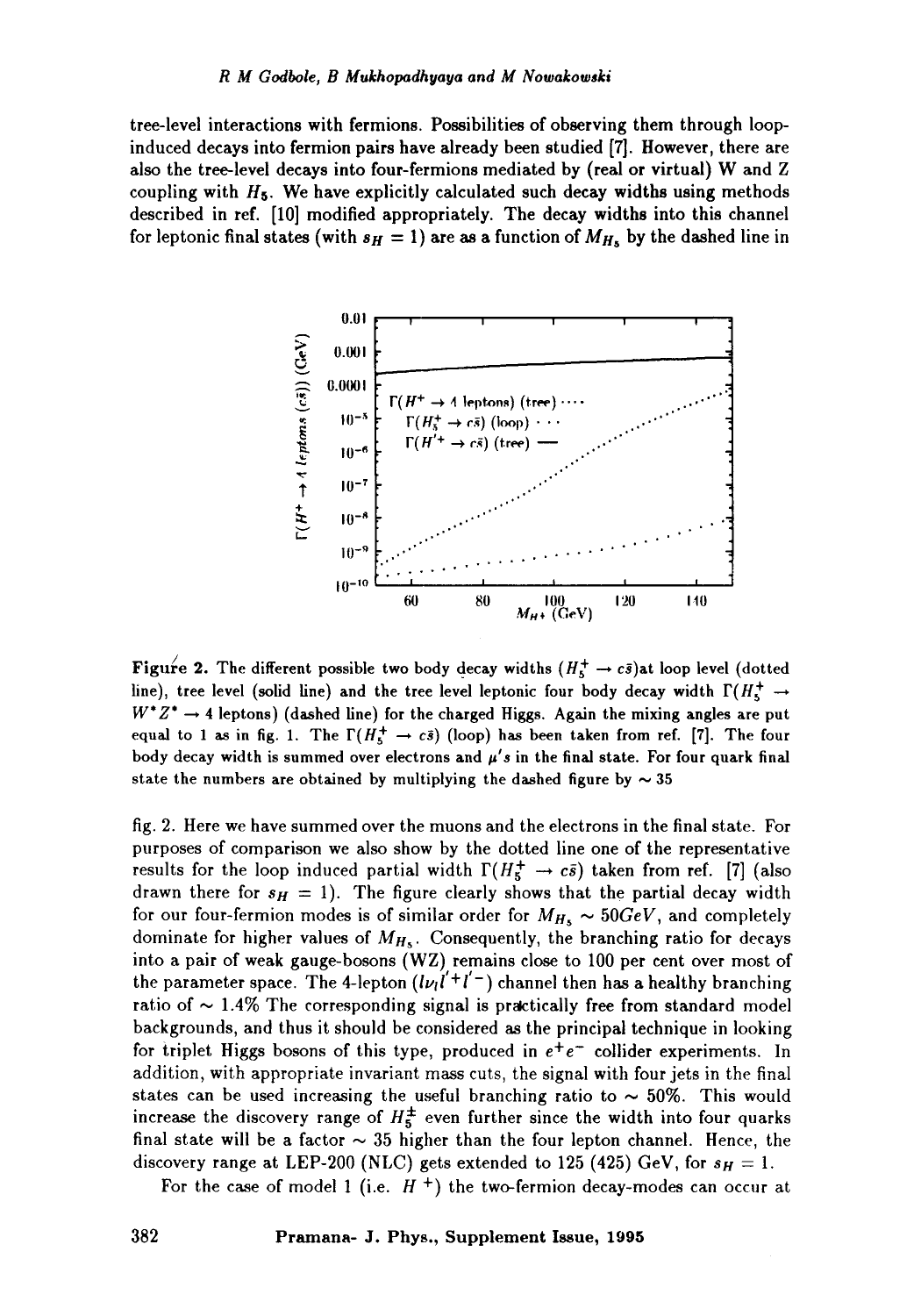tree level. As can be seen from  $\Gamma(H'^+ \to c\bar{s})$  given by the solid line in fig. 2 (and



Figure 3. The different possible tree level decay widths  $(H'^+ \rightarrow c\bar{s})$  (dotted line),  $\Gamma(H'^+ \to W^*Z^* \to 4$  quarks) (dashed line),  $\Gamma(H'^+ \to W^+Z)$  (thin solid line) and  $\Gamma(H'^+ \to t\bar{b})$  (thick solid line) for the charged Higgs. Again the mixing angles are put equal to 1 as in fig. 1.  $m_b$  has been neglected.

dotted line in fig. 3) this decay mode will dominate over the four-lepton decay mode upto  $M_{H'+}$  = 150 GeV. However, the width for the 4-quark decay mode, shown by dashed line in fig. 3, will be comparable to the two-quark decay mode for  $M_{H'+} \ge 120$  GeV.

Another way of detecting a triplet scenario in  $e^+e^-$  machines is to look for production of of a doubly charged scalar via processes such as  $e^+e^- \longrightarrow l^-l^-H^{++}$ . As mentioned before, these involve the  $\Delta L = 2$  interactions which are not very tightly constrained when the doublet-triplet mixing angle is small. A detailed investigation is currently under way.

#### References

- [1] The standard reference for extended Higgs sectors is J. Gunion, H. E. Haber, G. Kane and S. Dawson, 'The **Higgs Hunter's** Guide', Addison-Wesley, 1990; for a recent study of a two Higgs doublet model see for example A. Pilaftsis and **M. Nowakowski, Int. J. Mod. Phys. A9** (1994) 1097
- [2] H.M. Georgi, S. L. Glashow and S. Nussinov, Nucl. Phys. B193 (1981) 297
- [3] Review of Particle Properties, Phys. Rev. D50 (1994).
- [4] H. Georgi and M. Machacek, Nucl. Phys. B262 (1985) 463
- [5] S. Chanowitz and M. Golden, Phys. Lett. B165 (1985) 105
- [6] B. Mukhopadhyaya, Phys. Lett. B252 (1992) 123
- [7] 3. F. Gunion, R. Vega and J. Wudka, Phys. Rev. D42 (1990) 1673; D43 (1991) 2322